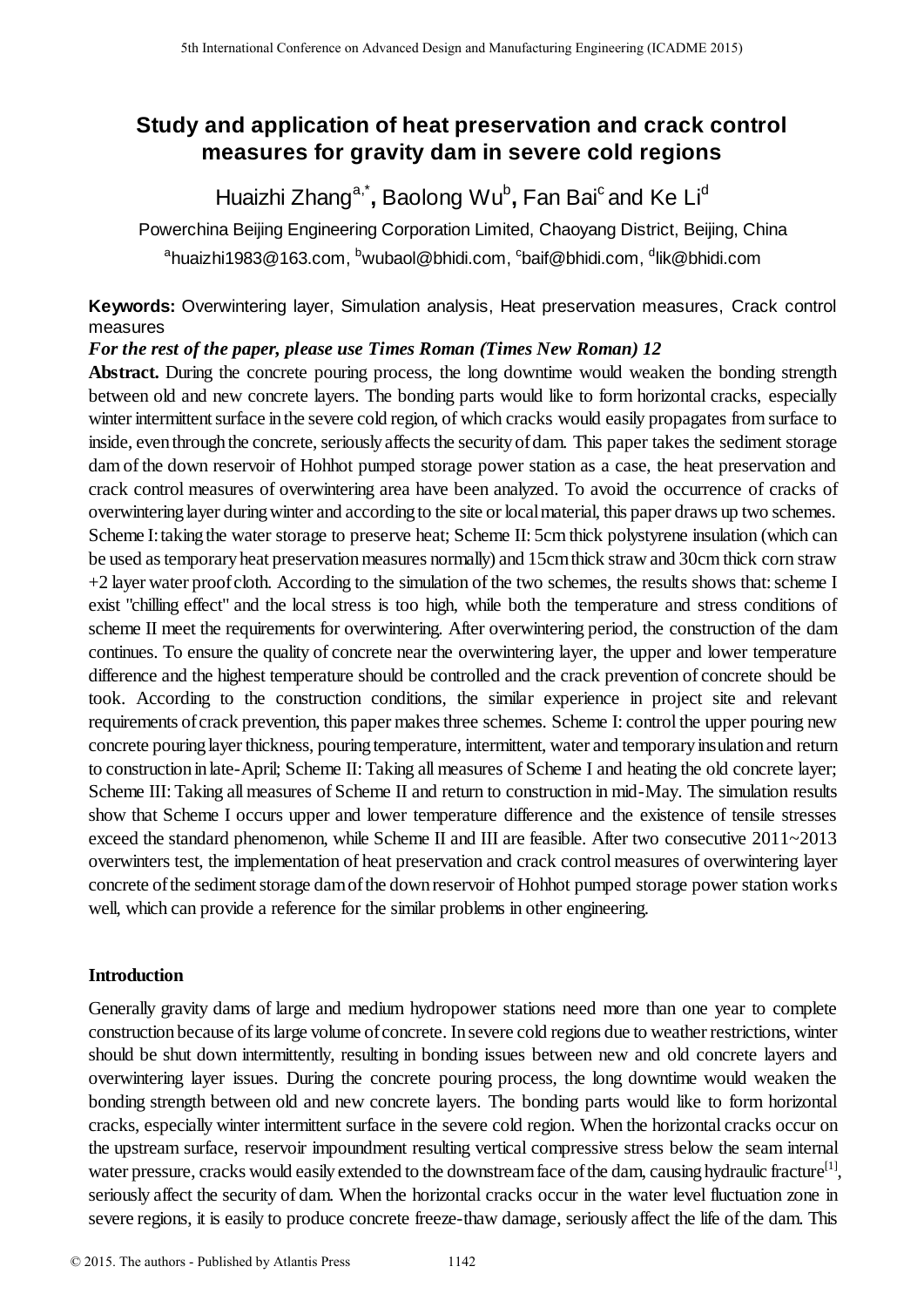paper takes the sediment storage dam of the down reservoir of Hohhot pumped storage power station as a case, the heat preservation and crack control measures for gravity in severe cold regions have been analyzed.

Hohhot pumped storage power station locates in the area of DaQing mountain, northeast of Hohhot City in Inner Mongolia Autonomous Region, where belongs to the severe cold area, climate has the characteristics of long winter and short summer, winter and summer changes dramatically, large temperature difference, high evaporation. The winter is long and cold, permafrost period of up to five months. In dam area the annual average temperature is 6.3˚C, the monthly mean temperature of July is 22.4˚Cand -12.2˚Cin January, the extreme maximum temperature is 38.5˚C, the extreme minimum temperature is -32.8˚C, the maximum wind speed is 20.0m/s.

The project's total installed capacity is 1200MW, and the size belongs large (1) type. The sediment storage dam of the down reservoir is a RCC gravity dam which used the "gold silver package" approach: 2.0m impermeable layer upstream and 3.0m protective layer downstream and 1.5m foundation cushion layer are all of normal concrete. Crest elevation is 1401m, the maximum height of 58m, crest length of 200m, the largest dam bottom width of 58m. The dam without longitudinal joints, only transverse joints, is divided into 12 sections, in addition to the right bank 1# dam section and the left bank 10#~12# dam sections transverse joint space is 14.0m , the rest of the dam is 18.0m.

#### **Basic information**

The cushion concrete (elevation 1343~1344.5m) of sediment storage dam is poured in mid-July 2011, pouring temperature of 15.2˚C~20.5˚C, the average atmospheric temperature of 24˚C. The normal concrete and roller compacted concrete of elevation 1344.5~1347.5m are poured in late September, pouring temperature of 12.4˚C~17˚C, the average atmospheric temperature of 13.4˚C. The normal concrete and roller compacted concrete of elevation 1347.5~1351.0m are poured in mid-October, pouring temperature of 7˚C~15.5˚C, the average atmospheric temperature of 10˚C. The normal concrete and roller compacted concrete of elevation 1351.0~1352.5m are poured in late October, pouring temperature of 8˚C~14˚C, the average atmospheric temperature of 6.5˚C. When pouring to elevation 1352.5m the construction of dam is shut down because of overwinter in early November.

The cooling water pipes are arranged to 1.0m (horizontal)  $\times$  0.9m (vertical) in cushion part, the other parts the cooling water pipes arranged 1.5m (horizontal)  $\times$  1.5m (vertical), water temperature averages 10 °C,  $13 \sim 25$ L / min, through the water time 20d. In late October 1351.5 ~ 1352.5m elevation pouring concrete is not disposed of cooling pipes.

In mid-November 2011, the construction of the upstream and downstream dam face permanent insulation measures is completed: the upstream surface of 5cm thick polyurethane + Rock Backfill, the downstream surface by spraying 8cm thick polyurethane +3cm thick polyester mortar.

The concrete mix proportion of the sediment storage dam of the down reservoir is shown in table 1.

|                | The main parameters of concrete mix proportion<br>Table 1                                      |           |       |        |                   |  |  |  |  |  |
|----------------|------------------------------------------------------------------------------------------------|-----------|-------|--------|-------------------|--|--|--|--|--|
| N <sub>0</sub> | Position                                                                                       | Grade     | Cemen | Fly-as | Wate              |  |  |  |  |  |
|                |                                                                                                |           |       | h      |                   |  |  |  |  |  |
| $\circled{1}$  | Cushion and downstream of the dam site (less than elevation 1354m), Normal concrete, (third    | $C_{90}2$ | 166kg | 64kg   | 104k              |  |  |  |  |  |
|                | grade)                                                                                         |           |       |        | g                 |  |  |  |  |  |
| (2)            | Roller compacted concrete (third grade)                                                        | $C_{90}1$ | 72kg  | 108kg  | 90 <sub>k</sub> g |  |  |  |  |  |
|                |                                                                                                |           |       |        |                   |  |  |  |  |  |
| $\circled{3}$  | Upstream and downstream of the dam site (higher than elevation 1354m), Normal concrete, (third | $C_{90}2$ | 227kg | 57kg   | 125k              |  |  |  |  |  |
|                | grade)                                                                                         |           |       |        | g                 |  |  |  |  |  |

According to the test data and related information  $[2]$  [3]  $[4]$  of this project, thermodynamic parameters of the concrete is shown in Table 2 - Table 5.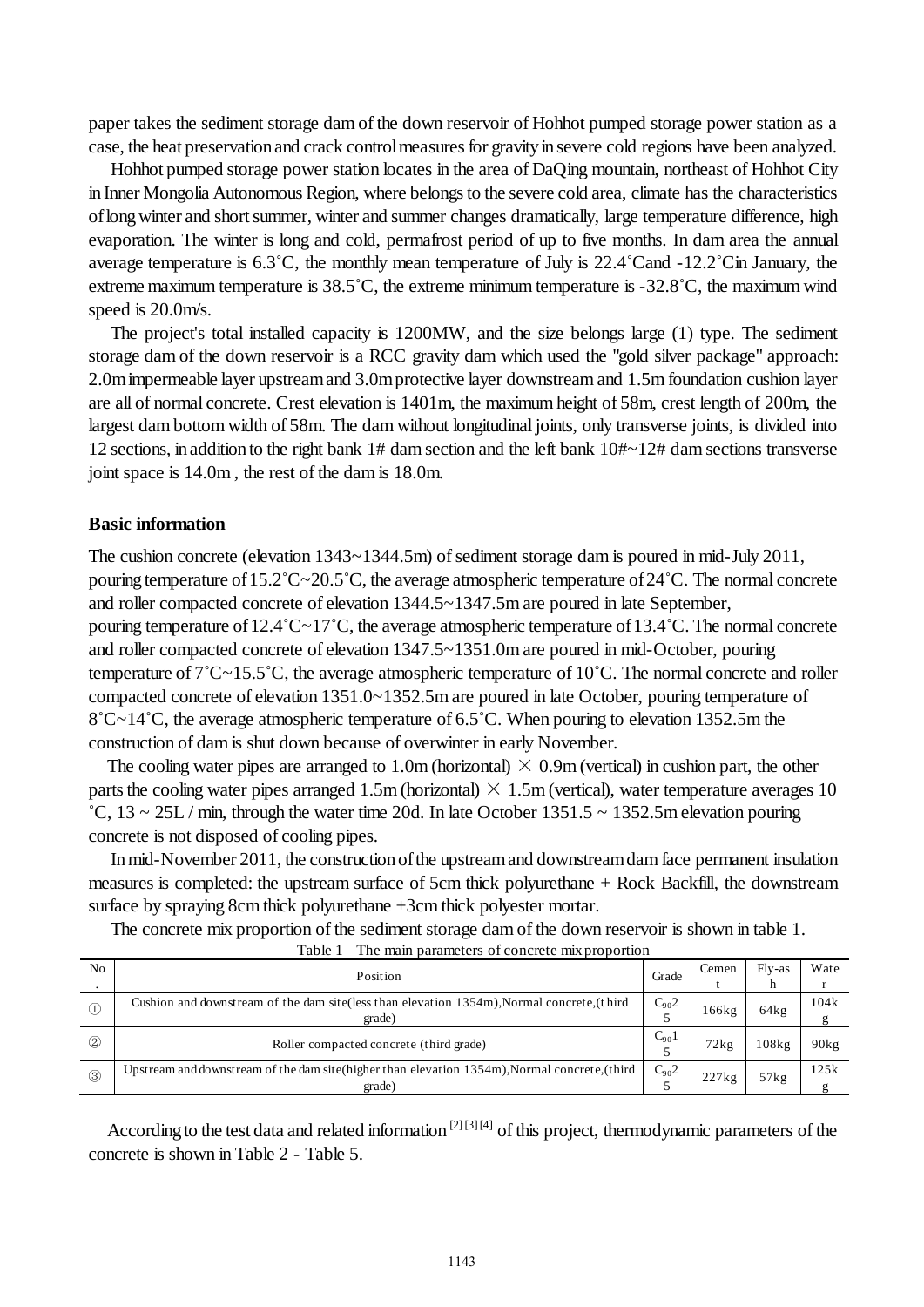| No            | Therma<br>diffusivi<br>ty<br>$\alpha/(m^2/d)$ | Thermal<br>conductivit<br>y $\lambda$ /(kJ/d •<br>$m\cdot^{\circ}$ C) | Specifi<br>c heat<br>c/(kJ/<br>$kg^{\bullet}^{\circ}$ C) | Heat transfer<br>coefficient<br>$\beta/(kJ/(m2\cdot d\cdot))$<br>$^{\circ}$ C)) | Linear<br>expansio<br>n<br>coefficie<br>nt $\alpha$<br>$(10^{-6}/^{\circ}C)$ | Densit<br>у<br>$\rho$ /(kg/<br>$m^3$ | Poisso<br>n's<br>ratio<br>$\mathcal{V}$ | Adiabatic temperature<br>rise $(^{\circ}C)$                            | Elastic modulus<br>E/GPa          |
|---------------|-----------------------------------------------|-----------------------------------------------------------------------|----------------------------------------------------------|---------------------------------------------------------------------------------|------------------------------------------------------------------------------|--------------------------------------|-----------------------------------------|------------------------------------------------------------------------|-----------------------------------|
| $\circled{1}$ | 0.077                                         | 248                                                                   | 1.03                                                     | 960                                                                             | 7.95                                                                         | 2510                                 | 0.167                                   | $\theta(\tau) = 30\tau/(2.0 + \tau)$ $E = 38(1 - e^{-0.5\tau^{0.39}})$ |                                   |
| $\circled{2}$ | 0.086                                         | 251                                                                   | 0.97                                                     | 960                                                                             | 7.69                                                                         | 2510                                 | 0.167                                   | $\theta(\tau) = 16\tau/(4.0 + \tau)$                                   | $E = 33(1 - e^{-0.52\tau^{0.5}})$ |
| $\circled{3}$ | 0.074                                         | 243                                                                   | 1.04                                                     | 960                                                                             | 8.14                                                                         | 2470                                 | 0.167                                   | $\theta(\tau) = 40\tau / (1.5 + \tau)$                                 | $E = 43(1 - e^{-0.5t^{0.36}})$    |

Table 2 Thermodynamics parameters of concrete

Table 3 The maximum allowable tensile stress of concrete

| No.           | Age (d) | Elastic modulus (MPa) | Ultimate tensile value $(x10-6)$ | Allowable tensile stress (MPa) |
|---------------|---------|-----------------------|----------------------------------|--------------------------------|
|               | $\tau$  | 24.4                  | 73                               | 1.08                           |
| $\odot$       | 28      | 33.5                  | 86                               | 1.75                           |
|               | 90      | 36.1                  | 91                               | 1.99                           |
|               | 180     | 37.1                  | 93                               | 2.09                           |
|               | $\tau$  | 24.4                  | $\sim$                           | $\overline{\phantom{a}}$       |
| $\circled{2}$ | 28      | 27.8                  | 75                               | 1.26                           |
|               | 90      | 30.7                  | 86                               | 1.6                            |
|               | 180     | 30.7                  | 89                               | 1.66                           |
|               | $\tau$  | 27.2                  | 82                               | 1.35                           |
| $\circledS$   | 28      | 38                    | 93                               | 2.14                           |
|               | 90      | 38.8                  | 96                               | 2.26                           |
|               | 180     | 39.8                  | 97                               | 2.34                           |

Table 4 The maximum allowable vertical stress of concrete

| No.                            | Age (d)        | Axial tensile strength (MPa) | Allowable vertical stress (MPa) |
|--------------------------------|----------------|------------------------------|---------------------------------|
|                                | $\tau$         | 1.47                         | 0.59                            |
| $\textcircled{\scriptsize{1}}$ | 28             | 2.79                         | 1.12                            |
|                                | 90             | 3.14                         | 1.26                            |
|                                | 180            | 3.41                         | 1.36                            |
|                                | $\overline{7}$ | $\overline{a}$               | ۰                               |
| $\circledS$                    | 28             | 1.37                         | 0.55                            |
|                                | 90             | 2.48                         | 0.99                            |
|                                | 180            | 2.73                         | 1.09                            |
|                                | $\tau$         | 1.72                         | 0.69                            |
| $\circledS$                    | 28             | 3.1                          | 1.24                            |
|                                | 90             | 3.49                         | 1.4                             |
|                                | 180            | 3.79                         | 1.52                            |

The overwintering layer surface (elevation 1352.5m) of sediment storage dam is in strong constrained zones, that concrete temperature control criteria is shown in Table 5.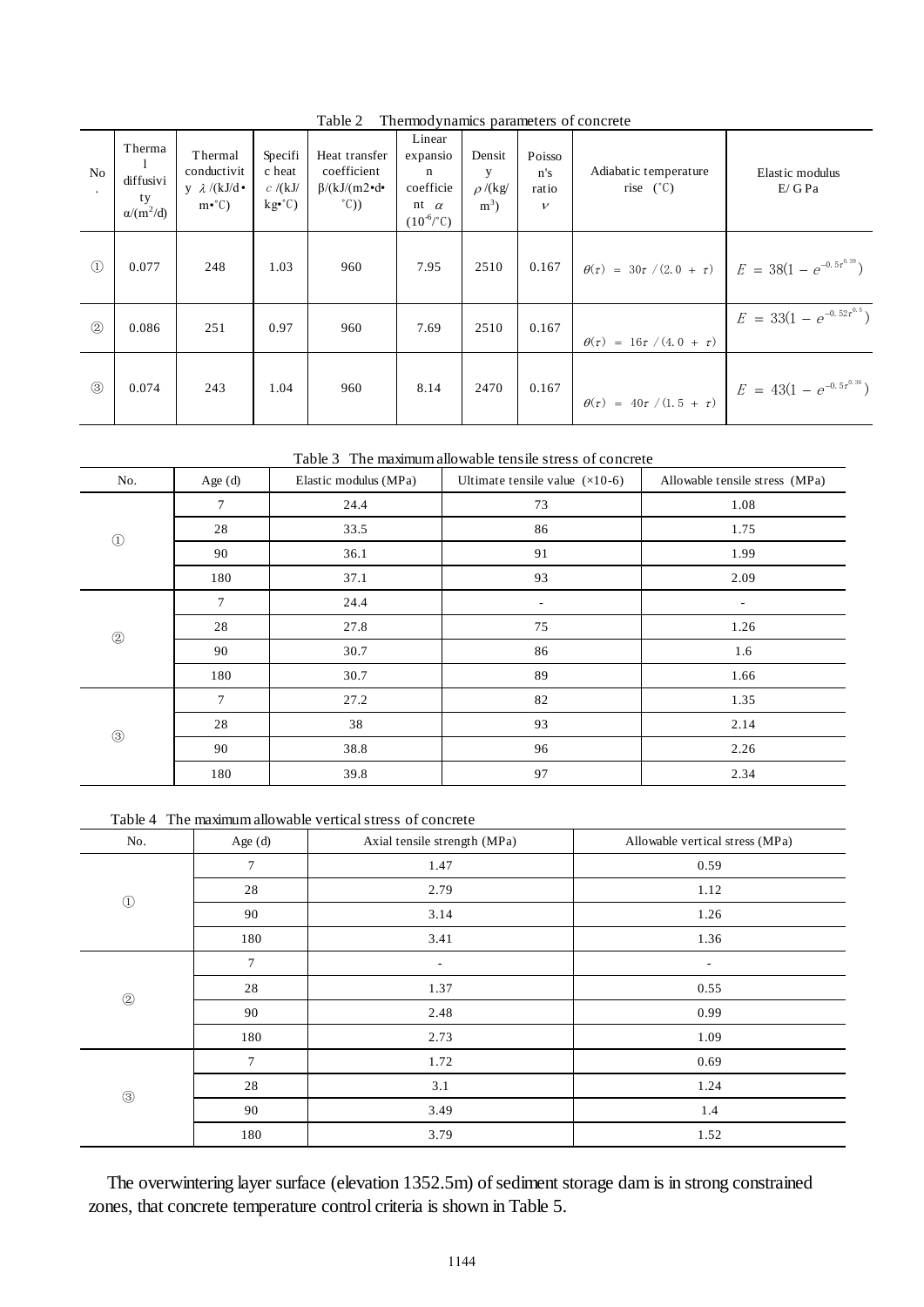| Name                                             | Cushion concrete         | RRC of inside         | Normal concrete of upstream and downstream |
|--------------------------------------------------|--------------------------|-----------------------|--------------------------------------------|
| Maximum allowable temperature                    | $28.5^{\circ}$ C         | $23^{\circ}$ C        | $28.5^{\circ}$ C                           |
| Upper and lower allowable temperature difference | $16^{\circ}$ C           | $15^{\circ}$ C        | $16^{\circ}$ C                             |
| Inside and outside temperature difference        | $20^{\circ}$ C           | $20^{\circ}$ C        | $20^{\circ}$ C                             |
| Insulation standard KJ / (m2 $d^{\circ}C$ )      | $\leq$ 38.8 $^{\circ}$ C | $<$ 38.8 $^{\circ}$ C | $<$ 38.8 $^{\circ}$ C                      |

Table 5 Concrete temperature control criteria

### **Simulation and analysis of insulation measures for overwintering layer**

When the sediment storage dam of the down reservoir of Hohhot pumped storage power station is poured to elevation 1352.5m, the construction of dam is shut down.

 To avoid the occurrence of cracks of overwintering layer during winter and according to the site or local material, this paper draws up two schemes. Scheme I: taking the water storage to preserve heat; Scheme II: 5cm thick polystyrene insulation + 15cm thick straw and 30cm thick corn straw +2 layer water proof cloth.

According to the formula  $(1)$  <sup>[5]</sup>, surface equivalent heat transfer coefficient of concrete after insulation is calculated: Scheme I is 34 KJ / (m2 $\cdot$ d $\cdot$ °C); Scheme II is 32 KJ / (m<sup>2</sup> $\cdot$ d $\cdot$ °C). The results show that both the insulation schemes meet the requirements.

$$
\beta = 1 / (\frac{1}{\beta_0} + \frac{\sum h_i}{\lambda_i k_1 k_2})
$$
 (1)

 $\lambda_i$  ——thermal conductivity of insulation materials, water: 2.1 KJ/(m•h•k), ice: 2.2 KJ/(m•h•k), straw and corn straw:  $0.51 \text{ KJ/(m} \cdot \text{hek})$ , polystyrene insulation:  $0.1 \text{ KJ/(m} \cdot \text{hek})$ ;

 $\beta_0$  ——surface equivalent heat transfer coefficient of concrete without insulation, 40 KJ/(m·h·k);

 $h_i$ ——insulation thickness, m;

 $k_1$ ——wind speed correction factor, 1.3;

 $k_2$  ——humidity correction factor, wet materials is 3~5, dry materials is 1.

 According to the 2011 record of dam concrete construction and concrete thermodynamic parameters, the heat preservation Schemes I&II are simulated by the 3-D finite element. The results are been shown in Table 6 and Table 7.

| Scheme                                           |                                  |                                    | $_{\rm II}$                      |                                    |  |
|--------------------------------------------------|----------------------------------|------------------------------------|----------------------------------|------------------------------------|--|
| Place                                            | center of<br>overwintering layer | boundary of<br>overwintering layer | center of<br>overwintering layer | boundary of<br>overwintering layer |  |
| The min temperature                              | $2.7^{\circ}$ C                  | $1.3^{\circ}$ C                    | $4.8^{\circ}$ C                  | $3.3^{\circ}$ C                    |  |
| The max temperature                              | $17^{\circ}$ C                   | $17^{\circ}$ C                     | $17.5^{\circ}$ C                 | $17.5^{\circ}$ C                   |  |
| Inside and outside temperature difference        | $14.3^{\circ}$ C                 | $15.7^{\circ}$ C                   | $12.7^{\circ}$ C                 | $14.2^{\circ}$ C                   |  |
| Inside and outside temperature control standards | $\leq$ 20°C                      | $\leq$ 20°C                        | $\leq$ 20°C                      | $\leq$ 20°C                        |  |
| Meet requirements?                               | Yes                              | Yes                                | Yes                              | Yes                                |  |

Table 6 Temperature results during the winter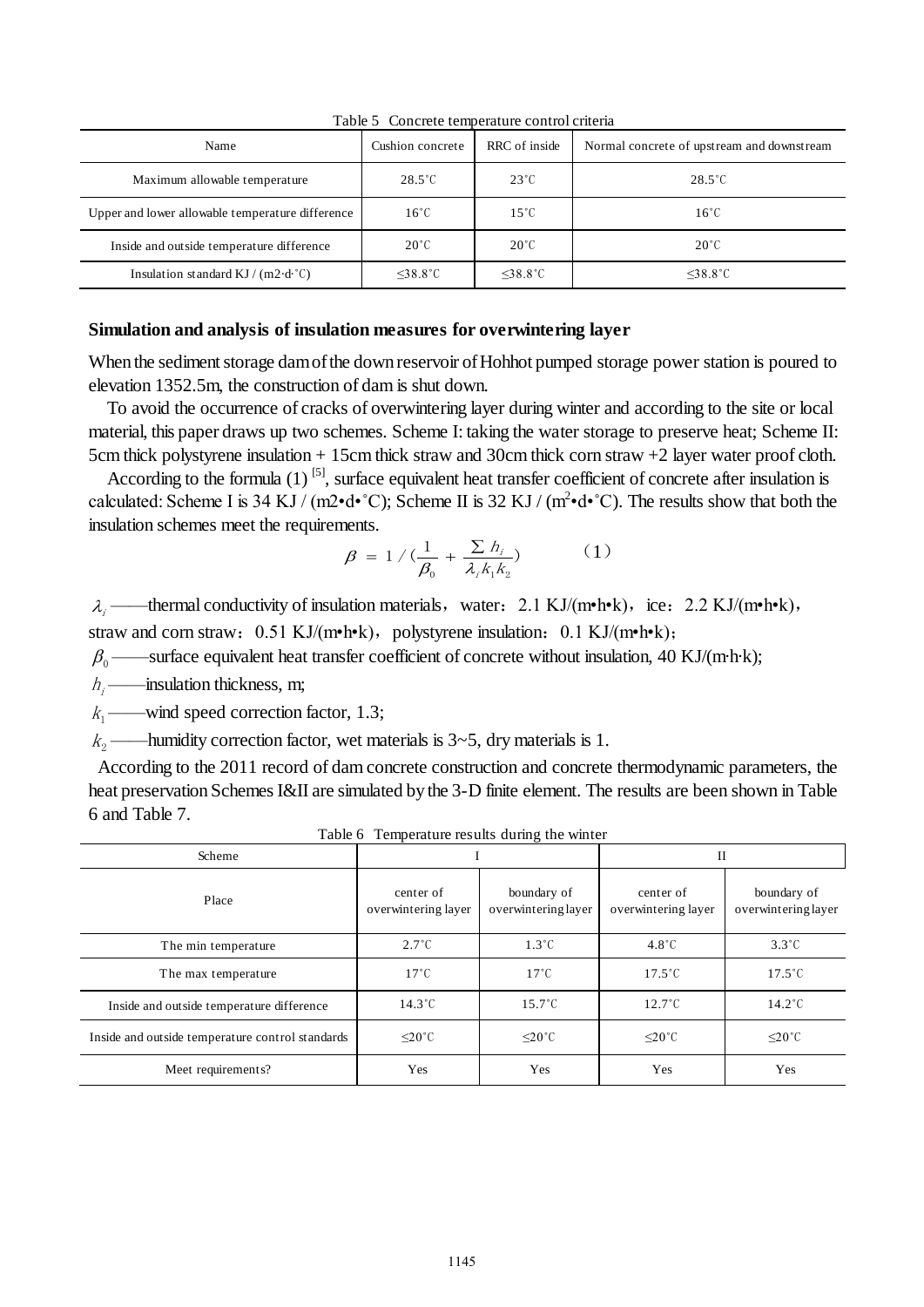| Scheme                      |                                   |                                  | П |                   |  |                        |                    |                    |
|-----------------------------|-----------------------------------|----------------------------------|---|-------------------|--|------------------------|--------------------|--------------------|
| Place                       | center of overwintering<br>layer  | center of overwintering<br>layer |   |                   |  | $1350.5 - 1352.5$<br>m | 1347.5~1350.5<br>m | 1344.5~1347.5<br>m |
| The max tensile<br>stress   | 1.2Mpa                            | 0.82Mpa                          |   | 1.2Mpa<br>1.15Mpa |  | 1.34Mpa                |                    |                    |
| Time                        | water storage for<br>preservation | February of second year          |   | the end of winter |  |                        |                    |                    |
| Age                         | 14d                               | 90d                              |   | 180d              |  |                        |                    |                    |
| Allowable tensile<br>stress | 0.9Mpa                            | 1.6Mpa                           |   | 1.66Mpa           |  |                        |                    |                    |
| Meet requirements?          | N <sub>o</sub>                    | Yes                              |   | Yes               |  |                        |                    |                    |

Table 7 Stress results during the winter

Table 6 shows that: Under the condition of Scheme I and Scheme II, the lowest temperatures of overwintering layer are higher than 0˚Cduring the winter; Inside and outside temperature difference of the overwintering layer is 12.7˚C~15.7˚C, both of which meet inside and outside temperature control standards. So, both of the schemes are feasible, from the perspective of the temperature difference between inside and outside.

Analysis from the perspective of temperature stress during the winter in Table 7 shows that, under the condition of heat preservation Scheme I, the maximum tensile stress, at the time of storage, in the central portion of the overwintering layer is 1.2 M Pa, which exceeds the allowable tensile stress. Therefore, Scheme I does not meet the heat preservation requirements. The reasons are that: concrete of overwintering layer is poured in late October, the heat preservation measure of water storage is completed in mid-November according to temperature environment and technical requirements. Temperature of internal concrete of the overwintering layer with the age of 14d is still very high, while water temperature is only 7~8˚C, which results the "chilling effect". In addition that, because of lower anti-crack strength of early age concrete, excessive tensile stress occurs in the central portion of the overwintering layer.

Under the condition of heat preservation Scheme II, the maximum tensile stress is 0.82 M Pa which occurs at the central portion of the overwintering layer during winter, and it meets the age (90d) concrete allowable tensile stress requirements. Although the maximum tensile stress in the central portion of the overwintering layer reaches 1.15~1.34MPa at the end of the winter time, it meets the age (180d) concrete tensile stress requirements, whose anti-crack strength is 1.66MPa.

According to the simulation and analyses of inside and outside temperature difference and temperature stress of Scheme I & II: both of the schemes meet the requirements of inside and outside temperature difference, Scheme I does not meet the requirements of allowable tensile stress, while Scheme II meets.

In conclusion, Scheme II is chosen as the heat preservation measure of the overwintering layer concrete in sediment storage dam, that is 5cm thick polystyrene insulation + 15cm thick straw and 30cm thick corn straw +2 layer water proof cloth.

#### **Simulation analysis for crack prevention measures at overwintering layer**

The concrete of sediment storage dam continued pouring after 2011~2012 overwinter. In order to ensure the quality of concrete and avoid the cracks at the bounding between new and old concrete, the crack prevention of concrete should be taken to control the upper and lower temperature difference and the highest temperature according to the technique request for temperature control of sediment storage dam. On the basis of site construction conditions, similar engineering experience and the technique request for temperature control, three different schemes of crack prevention measures at overwintering layer were decided.

Scheme I: The new concrete parameters were controlled as follows. The layer thickness was 3.0m, the pouring temperature was 12˚C, the layer intermittence was 7 days, the 2.5cm thick expanded polystyrene board was used as temporary insulation measure. The cooling water pipes are arranged to 1.5m (horizontal)  $\times$  1.5m (vertical) in roller compacted concrete, and the cooling water pipes are arranged to 1.0m (horizontal)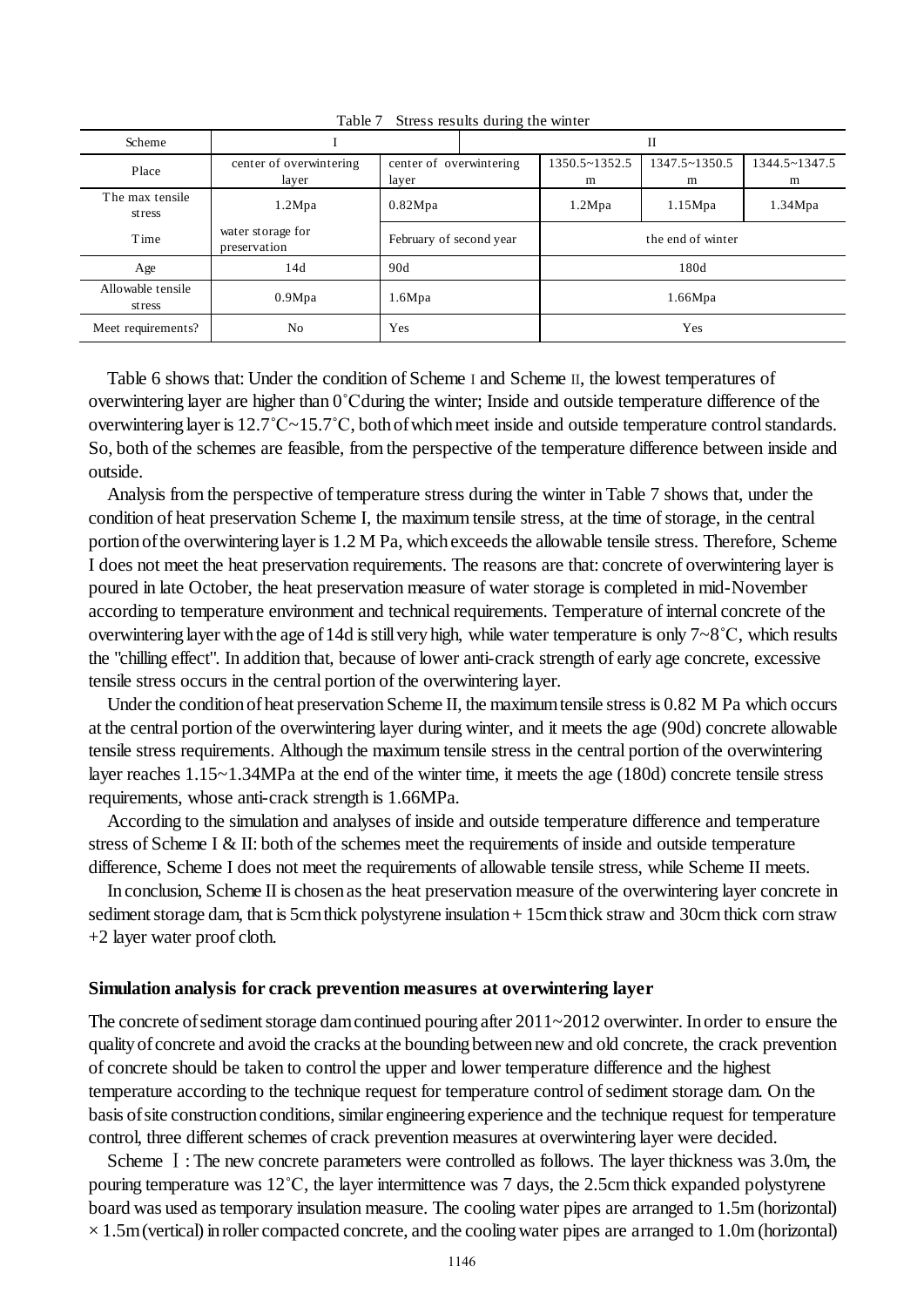$\times$  0.9m (vertical) in normal concrete, 1m far from the dam surface. The groundwater that temperature range from 8˚C to 10˚C was used as cooling water. The cooling water flow was controlled to be 40 L/ min after concrete pouring  $4~5$  days, then the water flow decrease to  $18~20$  L/min until concrete pouring  $18~20$  days, and return to construction in late-April.

Scheme II: Taking all measures of Scheme I and heated the old concrete layer (two layers below the overwintering layer, 1347.5 ~ 1352.5m elevation) by cooling pipe in the dam. Water temperature range from 20˚C to 23˚C, water continued for 7 days (from new concrete 7 days after construction resume to pouring end), and return to construction in late-April.

Scheme III: Taking all measures of Scheme II, and return to construction in mid-May.

According to the concrete construction record of sediment storage dam[, insulation](http://dict.youdao.com/w/insulation/) [measures](http://dict.youdao.com/w/measure/) during overwintering period and thermodynamics parameters of concrete, 3-D finite element simulation on the three different schemes of crack prevention measures at overwintering layer was calculated. The calculation results were listed in table 8~12.

| Scheme                                   |                  |                  | П                |                  | Ш                |                  |
|------------------------------------------|------------------|------------------|------------------|------------------|------------------|------------------|
|                                          | $1352.5-$        | $1355.5-$        | $1352.5-$        | $1355.5-$        | $1352.5-$        | $1355.5-$        |
| Position                                 | 1355.5m          | 1358.5m          | 1355.5m          | 1358.5m          | 1355.5m          | 1358.5m          |
| Highest temperature of RCC               | $18.8^{\circ}$ C | $19.4^{\circ}$ C | $19.4^{\circ}$ C | $19.9^{\circ}$ C | $20.9^{\circ}$ C | $21.7^{\circ}$ C |
| Allowable temperature of RCC             | $23^{\circ}$ C   | $23^{\circ}$ C   | $23^{\circ}$ C   | $23^{\circ}$ C   | $23^{\circ}$ C   | $23^{\circ}$ C   |
| Meet requirements?                       | <b>Yes</b>       | <b>Yes</b>       | <b>Yes</b>       | <b>Yes</b>       | <b>Yes</b>       | <b>Yes</b>       |
| Highest temperature of normal concrete   | $24.4^{\circ}$ C | $26.4^{\circ}$ C | $24.6^{\circ}$ C | $26.6^{\circ}$ C | $25.8^{\circ}$ C | $28.1^{\circ}$ C |
| Allowable temperature of normal concrete | $28.5^{\circ}$ C | $28.5^{\circ}$ C | $28.5^{\circ}$ C | $28.5^{\circ}$ C | $28.5^{\circ}$ C | $28.5^{\circ}$ C |
| Meet requirements?                       | <b>Yes</b>       | Yes              | Yes              | <b>Yes</b>       | Yes              | Yes              |

Table 8 The highest temperature results of new concrete after return to construction

Table 9 The upper and lower temperature difference results of RCC at overwintering layer

| Scheme                                     |                  |                  |                  |                  | Ш                |                  |
|--------------------------------------------|------------------|------------------|------------------|------------------|------------------|------------------|
| Position                                   | 1352.5m          | 1355.5m          | 1352.5m          | 1355.5m          | 1352.5m          | 1355.5m          |
| Highest average temperature of upper layer | $18.1^{\circ}$ C | $18.8^{\circ}$ C | $18.4^{\circ}$ C | $19.3^{\circ}$ C | $20.2^{\circ}$ C | $21.0^{\circ}$ C |
| Average temperature of lower layer         | $5.5^{\circ}$ C  | $14.0\degree$ C  | $10^{\circ}$ C   | $14.0^{\circ}$ C | $9.5^{\circ}$ C  | $16.0^{\circ}$ C |
| Upper and lower temperature difference     | $12.6^{\circ}$ C | $4.8^{\circ}$ C  | $8.4^{\circ}$ C  | $5.3^{\circ}$ C  | $10.7^{\circ}$ C | $5.0^{\circ}$ C  |
| Allowable value                            | $15^{\circ}$ C   | $15^{\circ}$ C   | $15^{\circ}$ C   | $15^{\circ}$ C   | $15^{\circ}$ C   | $15^{\circ}$ C   |
| Meet<br>requirements?                      | Yes              | Yes              | Yes              | Yes              | Yes              | Yes              |

#### Table 10 The upper and lower temperature difference results of normal concrete at overwintering layer

| Scheme                                     |                  |                  |                  |                  | Ш                |                  |
|--------------------------------------------|------------------|------------------|------------------|------------------|------------------|------------------|
| Position                                   | 1352.5m          | 1355.5m          | 1352.5m          | 1355.5m          | 1352.5m          | 1355.5m          |
| Highest average temperature of upper layer | $23.5^{\circ}$ C | $25.5^{\circ}$ C | $23.8^{\circ}$ C | $25.8^{\circ}$ C | $24.9^{\circ}$ C | $26.5^{\circ}$ C |
| Average temperature of lower layer         | $5.5^{\circ}$ C  | $19.0^{\circ}$ C | $9.5^{\circ}$ C  | $19.0^{\circ}$ C | $9.0^{\circ}$ C  | $20.0^{\circ}$ C |
| Upper and lower temperature difference     | $18^{\circ}$ C   | $6.5^{\circ}$ C  | $14.3^{\circ}$ C | $6.8^{\circ}$ C  | $15.9^{\circ}$ C | $6.5^{\circ}$ C  |
| Allowable value                            | $16^{\circ}$ C   | $16^{\circ}$ C   | $16^{\circ}$ C   | $16^{\circ}$ C   | $16^{\circ}$ C   | $16^{\circ}$ C   |
| Meet<br>requirements?                      | No               | Yes              | Yes              | Yes              | Yes              | Yes              |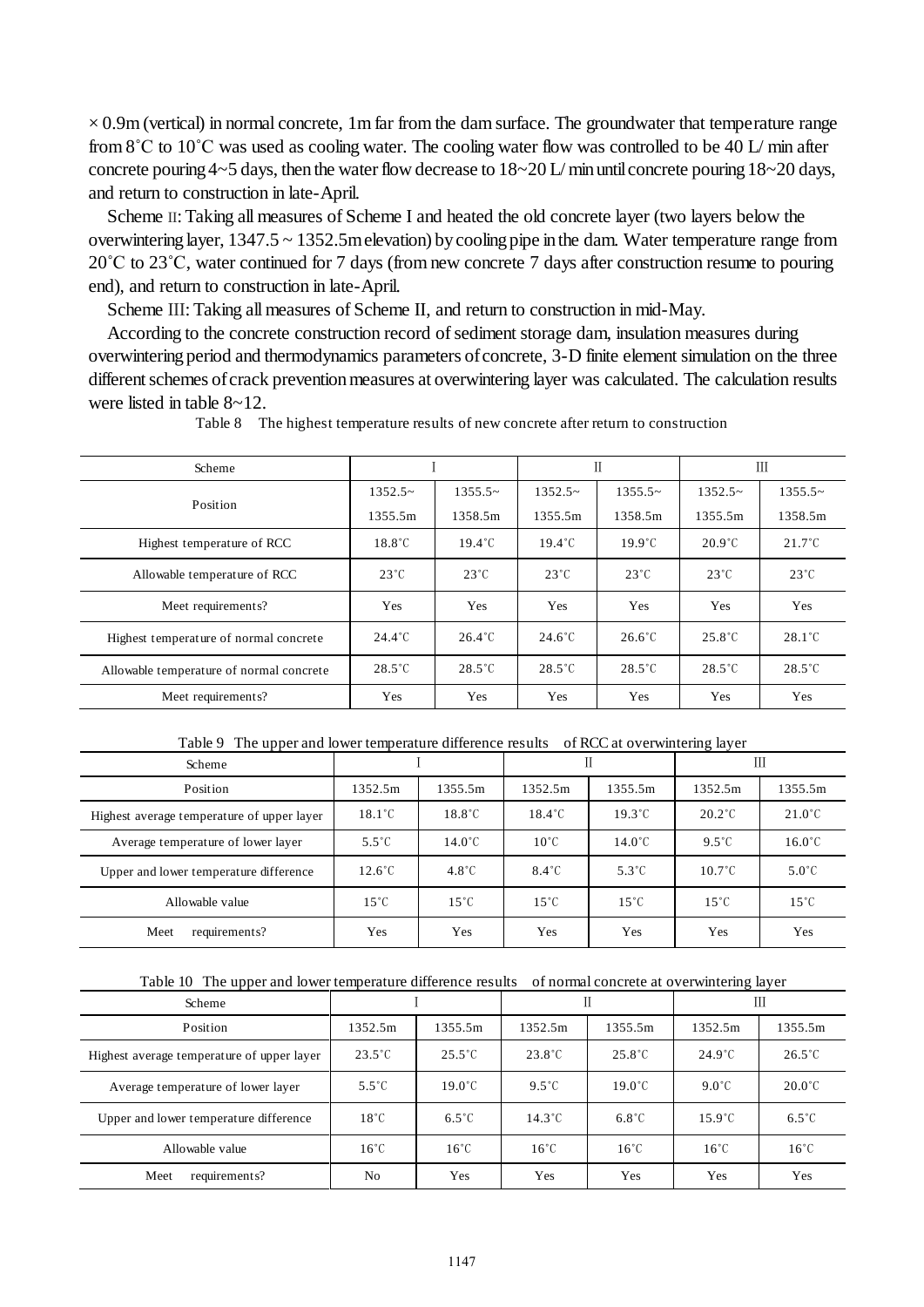The table 8 shows that the scheme I II and III can all meet the demands of concrete highest temperature. Compare the analysis of upper and lower temperature difference results in table 9 with that in table 10, it can be found that the upper and lower temperature differences in three different schemes can all meet the demands of control standards. But in scheme I, the upper and lower temperature difference of normal concrete at overwintering layer reaches 18˚C which already exceeds allowable temperature difference standard. The reasons are as follows. Because of the low air temperature during overwintering intermittence period, the insulation measures have been taken at sides and top surfaces of concrete, however, average temperature of overwintering concrete is still low as cold lasts a long time when it return to construction next year. In addition, highest temperature of the new concrete after construction resume lead to the exceeding of upper and lower temperature difference because the hydration heat of normal concrete is high. In scheme Ⅱ, the pre-heating treatment measure is taken on overwintering concrete. Then the average temperature of lower concrete is raised and the upper and lower temperature difference is reduced. In scheme Ⅲ, the construction resume time is put off until mid-May when the temperature of old concrete rises at overwintering position, so it benefits reducing the upper and lower temperature difference. As a consequence, the upper and lower temperature differences of normal concrete and RCC concrete can all meet their allowable standards.

| Table 11 vertical tensile stress results at overwhiteling layer (Officially |                |                    |                               |                   |            |                 |  |  |  |  |  |  |  |         |  |
|-----------------------------------------------------------------------------|----------------|--------------------|-------------------------------|-------------------|------------|-----------------|--|--|--|--|--|--|--|---------|--|
| Scheme                                                                      |                |                    |                               |                   | Ш          |                 |  |  |  |  |  |  |  |         |  |
| Position                                                                    |                | 1352.5m<br>1352.5m |                               |                   |            |                 |  |  |  |  |  |  |  | 1352.5m |  |
| Concrete                                                                    | <b>RCC</b>     | Normal concrete    | <b>RCC</b><br>Normal concrete |                   | <b>RCC</b> | Normal concrete |  |  |  |  |  |  |  |         |  |
| Max tensile stress                                                          | 1.13           | 1.59               | 0.99<br>1.45                  |                   | 1.06       | 1.5             |  |  |  |  |  |  |  |         |  |
| Time                                                                        |                |                    |                               | the second winter |            |                 |  |  |  |  |  |  |  |         |  |
| Age of concrete                                                             |                |                    |                               | 180d              |            |                 |  |  |  |  |  |  |  |         |  |
| Allowable value                                                             | 1.09           | 1.52               | 1.09                          | 1.52              | 1.09       | 1.52            |  |  |  |  |  |  |  |         |  |
| requirements?<br>Meet                                                       | N <sub>0</sub> | No                 | Yes                           | Yes.              | Yes        | Yes             |  |  |  |  |  |  |  |         |  |

Table 11 Vertical tensile stress results at overwintering layer (Unit: MPa)

The Table 11 shows that in scheme I, the maximum tensile stress of RCC concrete at overwintering position is 1.13MPa and that of normal concrete is 1.71MPa, both of them exceed the maximum allowable vertical stress at overwintering joint position. In scheme II, the maximum tensile stress of RCC concrete at overwintering position is 0.99MPa and that of normal concrete is 1.45MPa, both of them can meet requirement of the maximum allowable vertical stress. In scheme III, the maximum tensile stress of RCC concrete at overwintering position is 1.06MPa and that of normal concrete is 1.50MPa, both of them can meet requirement of the maximum allowable vertical stress.

Table 12 The tensile stress results of new concrete after return to construction of Scheme II (Unit: MPa)

| Scheme                | П                             |                |                |                 |  |  |
|-----------------------|-------------------------------|----------------|----------------|-----------------|--|--|
| Position              |                               | 1352.5~1355.5m | 1355.5~1358.5m |                 |  |  |
| Concrete              | <b>RCC</b><br>Normal concrete |                | <b>RCC</b>     | Normal concrete |  |  |
| Max tensile stress    | 1.36<br>1.76                  |                | 1.44<br>1.91   |                 |  |  |
| Time                  | the second winter             |                |                |                 |  |  |
| Age of concrete       | 180d                          |                |                |                 |  |  |
| Allowable value       | 2.09<br>1.66                  |                | 1.66           | 2.34            |  |  |
| requirements?<br>Meet | Yes                           | Yes            | <b>Yes</b>     | Yes             |  |  |

The table 12 &13 shows that the maximum internal tensile stresses of new normal concrete are 1.91MPa and 2.03MPa after construction resume in scheme Ⅰ and Ⅱ. Those of new RCC concrete are 1.44MPa and 1.52MPa. The maximum tensile stresses all appear in cold of next (in 2012) winter, but they can all meet their allowable tensile stress standards.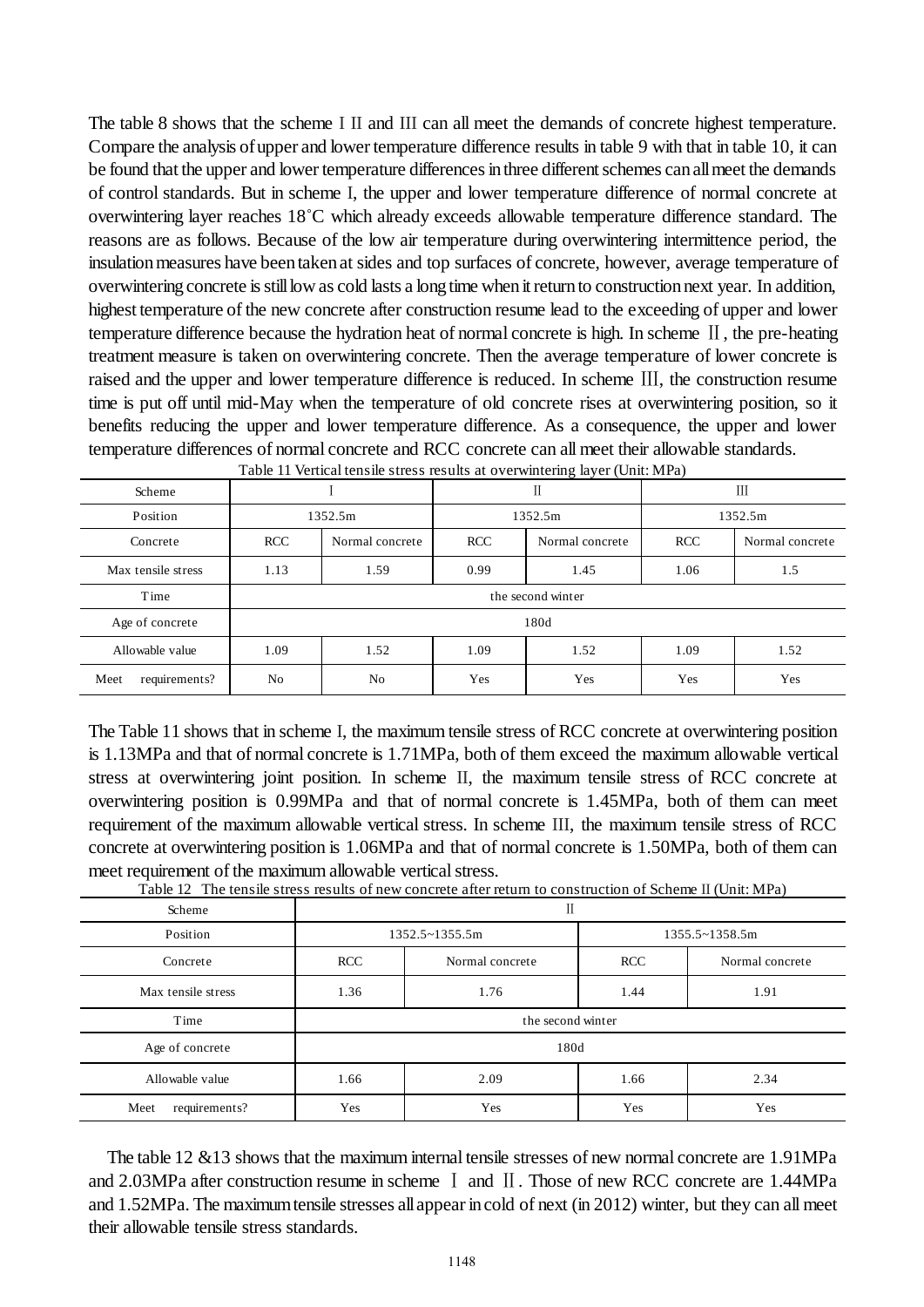| Scheme                | Ш                     |                 |                         |                 |
|-----------------------|-----------------------|-----------------|-------------------------|-----------------|
| Position              | $1352.5 \sim 1355.5m$ |                 | $1355.5 \times 1358.5m$ |                 |
| Concrete              | <b>RCC</b>            | Normal concrete | <b>RCC</b>              | Normal concrete |
| Max tensile stress    | 1.43                  | 1.85            | 1.52                    | 2.03            |
| Time                  | the second winter     |                 |                         |                 |
| Age of concrete       | 180d                  |                 |                         |                 |
| Allowable value       | 1.66                  | 2.09            | 1.66                    | 2.34            |
| requirements?<br>Meet | Yes                   | Yes             | Yes                     | Yes             |

Table 13 The tensile stress results of new concrete after return to construction of Scheme III (Unit: MPa)

Through the crack prevention simulation of scheme  $\text{I}$ ,  $\text{II}$  and  $\text{III}$ , the scheme  $\text{II}$  and  $\text{III}$  are all feasible at overwintering position after construction resume from the perspective of highest temperature, upper and lower temperature difference, allowable vertical tensile stress and allowable tensile stress. The scheme Ⅲ of crack prevention measures at layer position is selected in this project because the preparation workload is heavy before construction resume after overwinter.

### **The effect of crack prevention measures at overwintering layer**

According to the measured data of thermometers which are embedded below the overwintering insulating layer (elevation 1352.5m), minimum temperature at the boundary was 6.5˚C and that in the middle of overwintering layer was 7.6˚C during the overwinter from 2011 to 2012. The waterproof clothes with cornstalks, straws, polystyrene insulation (2.5cm thick) and polystyrene insulation (2.5cm thick) were gradually removed (the average time interval is 4 days) from April after overwinter. Large-area cracks were not founded after uncovering all the heat preservation covering when the top of overwintering concrete are checked. Only three short cracks were founded in dam segment of left bank slope. The preliminary reasons are as follows: because of the seepage at cofferdam and pit, the winter drainage canal was arranged at left bank slope next to dam segment slope. The large flow in drainage canal and low temperature of water lead to "Cold Shock Effect" in dam segment of left bank slope and then concrete cracked.

The sediment storage dam continue to pour concrete in mid-May 2012, the measures including pipe cooling, pouring temperature control and intermittence control were taken on the basis of commendatory crack prevention measures. Horizontal crack was not founded at overwintering position through the test of winter from 2012 to 2013. It is observed that the commendatory crack prevention measures of sediment storage dam at overwintering layer in Hohhot pumped storage power station are feasible.

#### **Summary**

This paper takes the sediment storage dam of the down reservoir of Hohhot pumped storage power station as a case, the heat preservation and crack control measures of overwintering area have been analyzed. The reasonable and feasible heat preservation measures have been determined by the simulation analysis on different heat preservation scheme from the inside and outside temperature difference and allowable tensile stress angle, and after winter severe cold test, this preservation measures work well. After overwintering period, the construction of the dam continues. In order to avoid the cracks in bonding zone between old and new concrete layers, the reasonable and feasible crack control measures have been determined by the simulation analysis on different crack prevention measures from the highest temperature, upper and lower temperature difference, vertical stress and allowable tensile stress angle. After winter severe cold test, cracks in bonding zone do not happen, and this crack control measures work well.